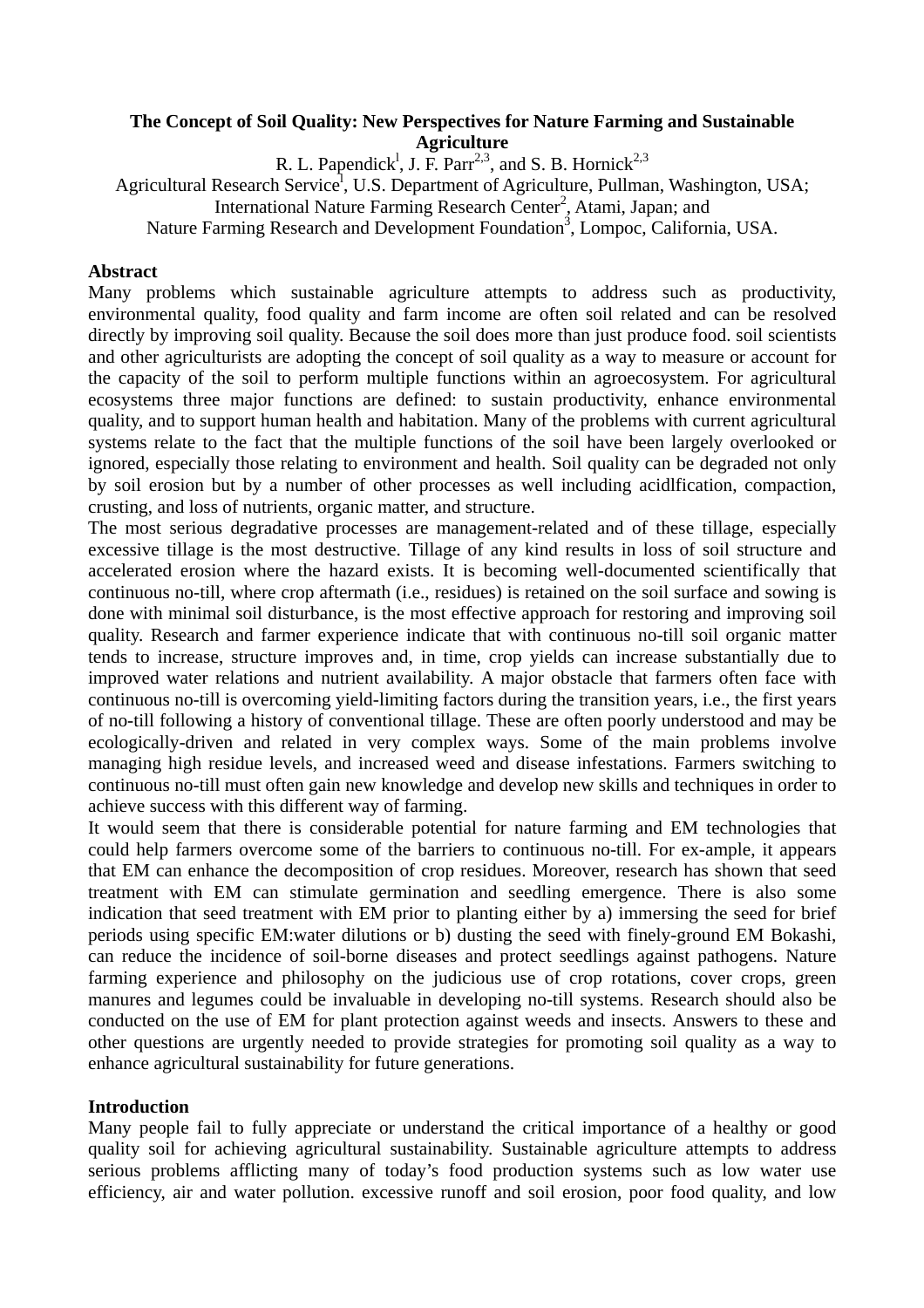farm income. All of these problems are soil related, and in many cases can be resolved directly by improving soil quality. Soil quality may also be involved indirectly in other nature farming or sustainability issues, e.g., human and animal health through its effect on food quality. It follows then that soil quality is the "key" to successful nature farming which strives for agricultural sustainability, and that an agricultural system is sustainable only when it maintains or improves soil quality.

## **The Role of Soil in the Agroecosystem**

Agricultural soils have long been regarded by some merely as a means of holding up the plant; consequently, soil science has historically emphasized the productivity aspects of soil management such as quantity of production, high inputs, and maximum yields, but with less concern for crop quality, and little or none for environmental quality. Only in recent years has the scientific community begun to recognize the vital holistic role of soil in performing multiple functions within the agricultural ecosystem, or for that matter, ecosystems in general. In this context the soil is viewed as a complex, living medium, and like humans and animals, its capacity to perform these various functions is diminished if its quality or health deteriorates.

Although crop productivity is an important soil function, the soil does far more for mankind than just produce food. A healthy or good quality soil acts as an environmental filter for cleansing air and water, and as a storage reservoir for water and plant nutrients. Soil can be a major sink for "greenhouse" gases such as carbon dioxide which may affect global warming and the world's climate. For example, managing the soil to sequester atmospheric carbon dioxide helps to offset emissions from the burning of various fuel sources. Soil is the ultimate receptor and incubation chamber for the detoxification, decomposition, and humification of organic wastes, manures and crop residues, and for the recycling of nutrients from these materials back to plants. If mismanaged, the soil can pollute air and water and in some instances these adverse environmental impacts may be of greater concern to society than a loss in agricultural productivity.

There is evidence that soil management can have important effects on the nutritional quality of food, but these linkages are often not well understood. The saying goes that a healthy soil will produce an abundance of safe, nutritious food which in turn promotes the health of people whose lives depend on this food. Soil functions that promote food quality include biological processes and conditions that produce a balance of essential plant nutrients, and that produce safe food, i.e., food free of toxic substances.

#### **The Concept of Soil Quality**

Because the soil performs so many more important functions than just to produce food, soil scientists and other agriculturists are now adopting a new way of thinking about soil which they refer to as the "concept of soil quality." This relatively new concept describes the soil in terms of its capacity or capability to perform multiple functions within an ecosystem. For agricultural ecosystems, three major functions are defined: to sustain productivity; to enhance environmental quality; and to support human health and habitation. There are several definitions of soil quality in the literature but the original one that satisfies these three criteria is:

*"the capability of the soil to produce safe and nutritious food in a sustained manner over the long-term, and to enhance human and animal health, without impairing the natural resource base or harming the environment" (Parr et al., 1992).* 

This definition emphasizes that the soil functions in an agroecosystem go beyond those of traditional crop production, and that the term "soil quality" is not synonymous with that of "soil productivity" which historically has been the case. Production agriculture in many places has been under severe criticism for failing to meet many of society's environmental and resource conservation goals, and to reduce risks to human health. Decades of high erosion rates and organic matter decline resulting from conventional farming practices have reduced soil quality over large areas in both developed and developing countries. Moreover, crop yields in some places can no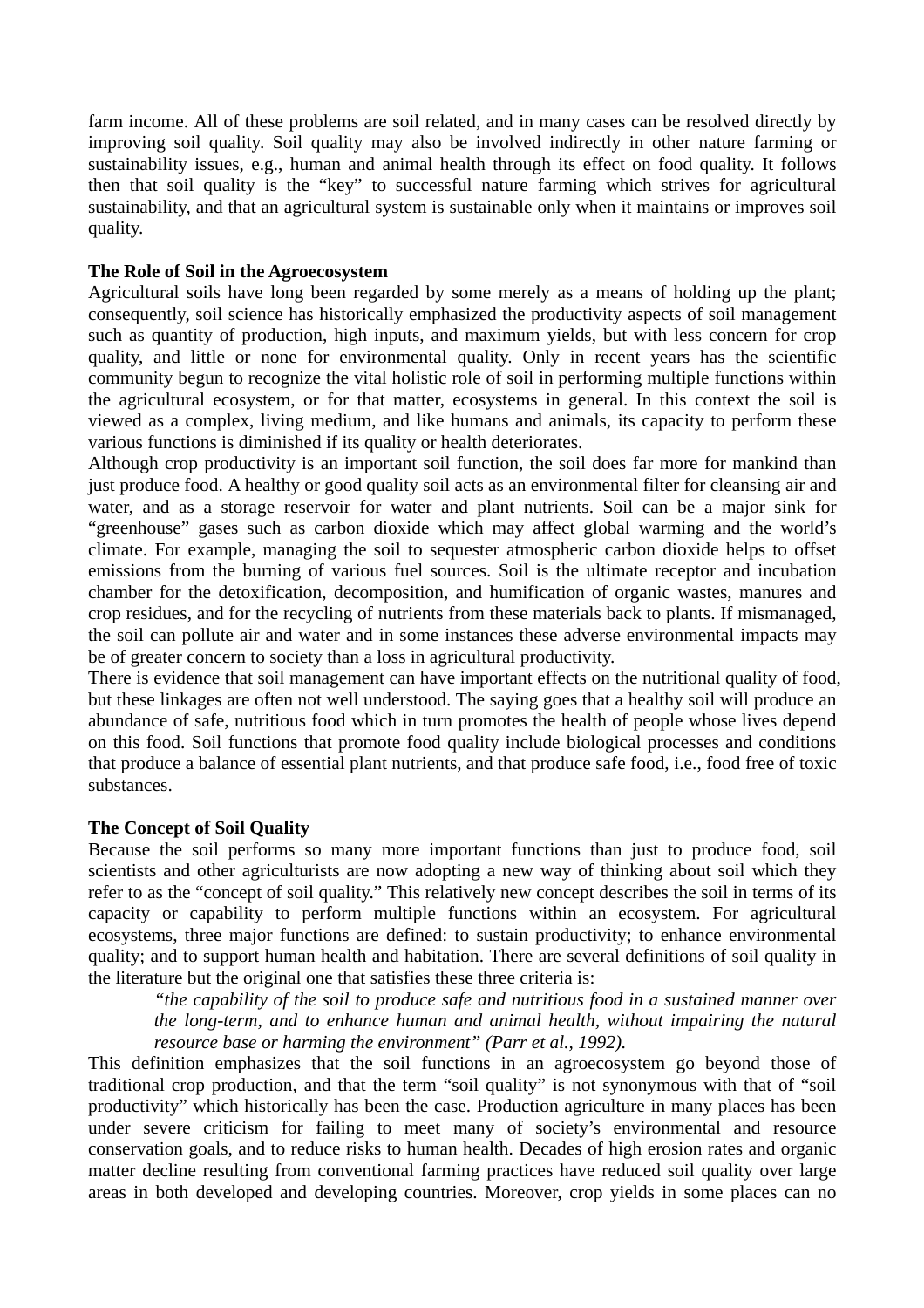longer be maintained economically even with vastly increased technological inputs. Many of the problems with agriculture, both past and present, relate to the fact that the multiple functions of the soil have been largely neglected, especially those relating to environmental quality and human health. As a result many current farming systems are not sustainable even with various government interventions intended to protect air and water quality. Soil quality should be the first line of defense against environmental degradation. Managing agroecosystems to protect and enhance soil quality should be a fundamental first step to improve water and air quality, reduce health risks, and sustain high productivity.

#### **Degradation of Soil Quality**

Soil quality can be degraded by a number of processes resulting from soil mismanagement due to poor farming practices. Historically, soil erosion has been regarded as the major threat to soil quality, At one time it was commonly accepted that erosion control would correct most soil problems. However, in many cases other processes such as salinization, acidification, compaction and loss of biological activity and organic matter can degrade soil in the total absence of erosion. These degradative processes can result from excessive tillage, inappropriate cropping practices and mismanagement of irrigation, fertilizers, pesticides and other production inputs. Soil quality can also be degraded by accumulation of toxic materials in soil through application of contaminated organic amendments, or atmospheric fallout of industrial pollutants.

#### **Characterizing Soil Quality**

Obviously, a number of soil attributes could serve as indicators of soil quality for all three soil functions, but to different degrees. To standardize the procedure it has been proposed that a minimum data set is needed which can be used to assess and monitor soil quality on a field or landscape basis. These would consist of indicators or tests which best measure the soil's capacity to carry out the productivity, environmental and health functions. One such set of indicators was developed by a small working group of USA and Canadian scientists, of which the authors are members, and is reported in Table 1. According to this group, the essential indicators are: pH, organic matter, electrical conductivity, nutrient availability, infiltration rate, water holding capacity, bulk density, mineralizable nitrogen, rooting depth, and soil respiration. The time column in Table 1 indicates temporal sensitivity to change in years, and the X's indicate the function for which the parameter serves as an indicator.

| <b>Parameters</b>       | <b>Time</b> | <b>Function</b>     |                    |               |
|-------------------------|-------------|---------------------|--------------------|---------------|
|                         | (years)     | <b>Productivity</b> | <b>Environment</b> | <b>Health</b> |
| pH                      | $0.1 - 10$  | Х                   | Χ                  | Χ             |
| Organic matter          | $1 - 10$    | X                   | X                  | X             |
| Electrical conductivity | $1 - 10$    | X                   | Χ                  | X             |
| Nutrient availability   | $1-10$      | Х                   | Χ                  | X             |
| Infiltration rate       | $3 - 5$     | X                   | Χ                  | X             |
| Water holding capacity  | $3 - 5$     | X                   | Χ                  |               |
| Bulk density            | $1-3$       | X                   | Χ                  |               |
| Mineralizable nitrogen  | $1 - 3$     | Х                   |                    |               |
| Rooting depth           | $1 - 10$    | X                   | X                  |               |
| Soil respiration        | 1-3         |                     |                    |               |

## **Table 1: Proposed Parameters of Soil Quality Which Best Serve the Functions of Productivity, Environment and Health.**

The X's indicate the function for which a particular parameter best serves as an indicator.

This data set is regarded as tentative and its usefulness will change with the agroecosystem cropping mix, soil type, and management system and may be location or site specific. It should be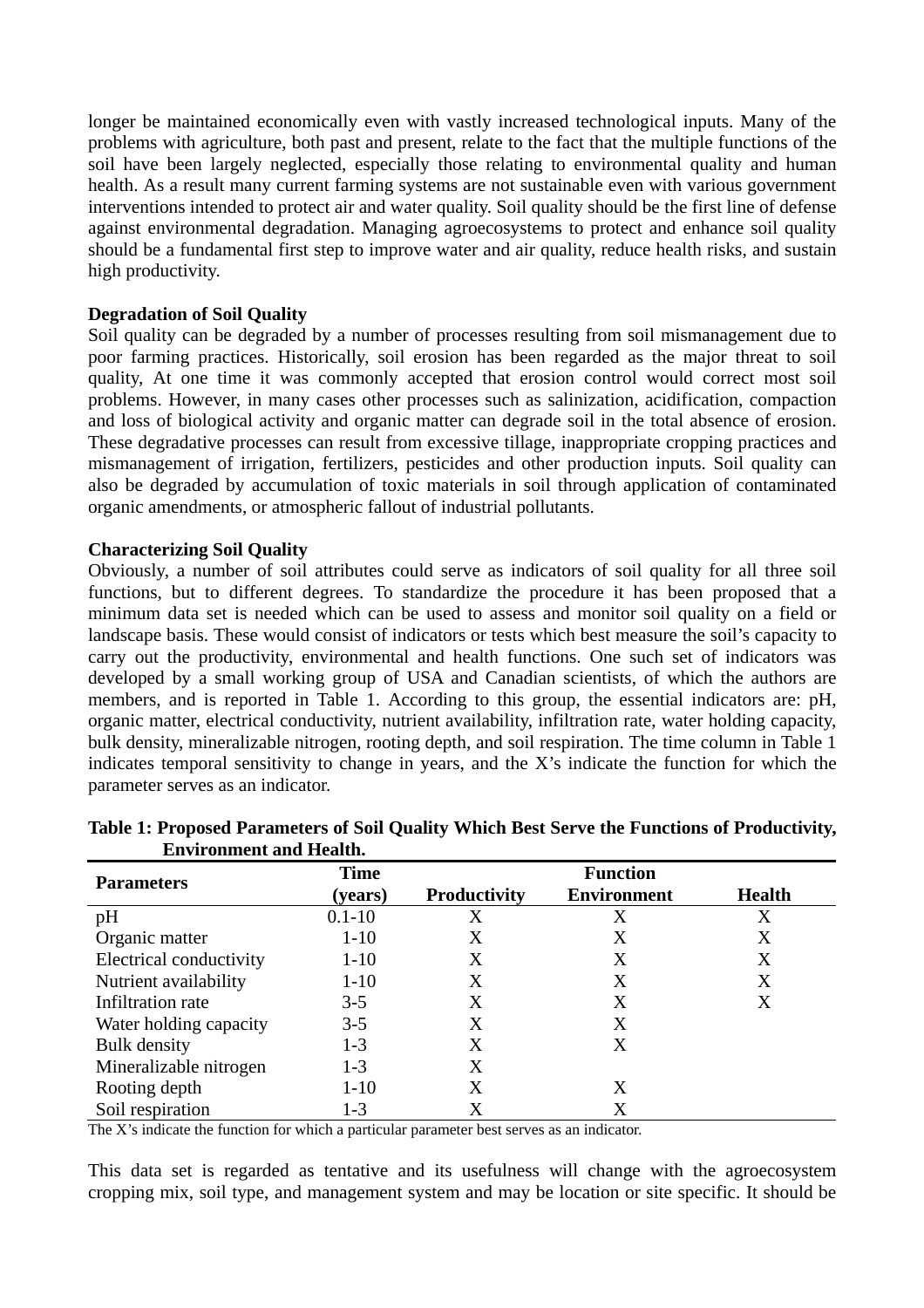emphasized that the soil quality concept accounts for the diversity among soils, and that ultimately soil quality will probably be best expressed by a unique set of characteristics for each different soil. Another paper in this Proceedings by Smith and Halvorson discusses how a set of indicators can be integrated into a single index of soil quality.

## **Improving Soil Quality for More Sustainable Agriculture**

Just as soil quality can be degraded by inappropriate management, it can be improved and restored by best crop and soil management practices. Change in the soil organic matter content is probably the best single indicator of long-term change in soil quality. The key to improving soil quality lies in stabilizing or increasing the soil organic matter content. Soil organic matter improves soil structure, nutrient cycling and soil water relations as well as other indicators of soil quality.

## **Effects of Tillage on Soil Organic Matter**

Of all management practices used in crop production tillage by far has the most destructive effect on soil organic matter. There is a vast amount of scientific data reporting the depletion of organic matter after soils in their native grassland condition are subject to cultivation. An exception to this may be desert soils with a very low organic matter content when converted to irrigated cropland. In this case, high production inputs and return of crop residues can lead to an increase in the soil organic matter content (Sampson, 1981). In the USA and in other countries worldwide, agricultural soils continue to lose organic matter with conventional intensive tillage even where crop yields are high and all of the crop residues are returned to the soil. Carlos Crovetto Lamarca, a farmer in Chile who is a practitioner and strong advocate of continuous no-till farming, writes in his book "Stubble over the Soil," that the three worst enemies of the soil are tillage, the match and the axe (Lamarca, 1996), Scientific evidence would indicate that tillage is by far the worst of the three because of its widespread use and devastating effects in accelerating soil erosion and organic matter loss.

In the USA Reicosky and Lindstrom (1993), working at a field site having a long history of cultivation, measured carbon dioxide evolution from plots with a portable canopy cover and gas chromatograph. The treatments consisted of untilled wheat (*Triticum aestivum*) stubble which was either moldboard plowed, chisel plowed, or disked. They found that after 19 days, carbon dioxide evolution (reported as oxidized carbon) was greatest from the moldboard plowed plots. More carbon was lost from this treatment during this time than was contained in tops and roots of the entire wheat biomass. Less carbon was lost from the other two tillage treatments than from moldboard plowing; however, the loss was considerably higher than from the untilled treatment. These results indicate that tillage, which incorporates residues and aerates the soil, can rapidly generate high microbial populations which, in turn, can greatly accelerate the decomposition of crop residues and soil organic matter.

Though the benefits of continuous no-till systems are becoming well-documented scientifically, relatively few farmers have adopted the practice mainly because of various risks during the transition from conventional tillage to no-till. Most of these uncertainties appear to be related to ecological changes that occur in the soil and plant environment, and the inability to manage them until a new equilibrium is established. For example, when soil is no longer tilled the organic matter content slowly increases in the upper-most layers where residues decompose and/or are incorporated by soil insects and animals (Wood and Edwards, 1992). Under many conditions the macrofauna (e.g., earthwonns) tend to increase which alters the soil macroporosity by creating larger pore spaces (Norton and Schroeder, 1987). Undisturbed plant roots also create natural channels as they decompose. The loose but friable structure that is formed by the macro- and microfauna in the absence of mechanical tillage increases the soil's water holding capacity, improves mixing of soil air, and increases nutrient availability (Reganold et al., 1990). However, these physical, chemical and biological changes take time to achieve a true equilibrium, e.g., up to 5 to 10 years or more depending on soil, climate and cropping conditions. One tillage operation can completely destroy a no-till soil structure and the rebuilding must start all over again.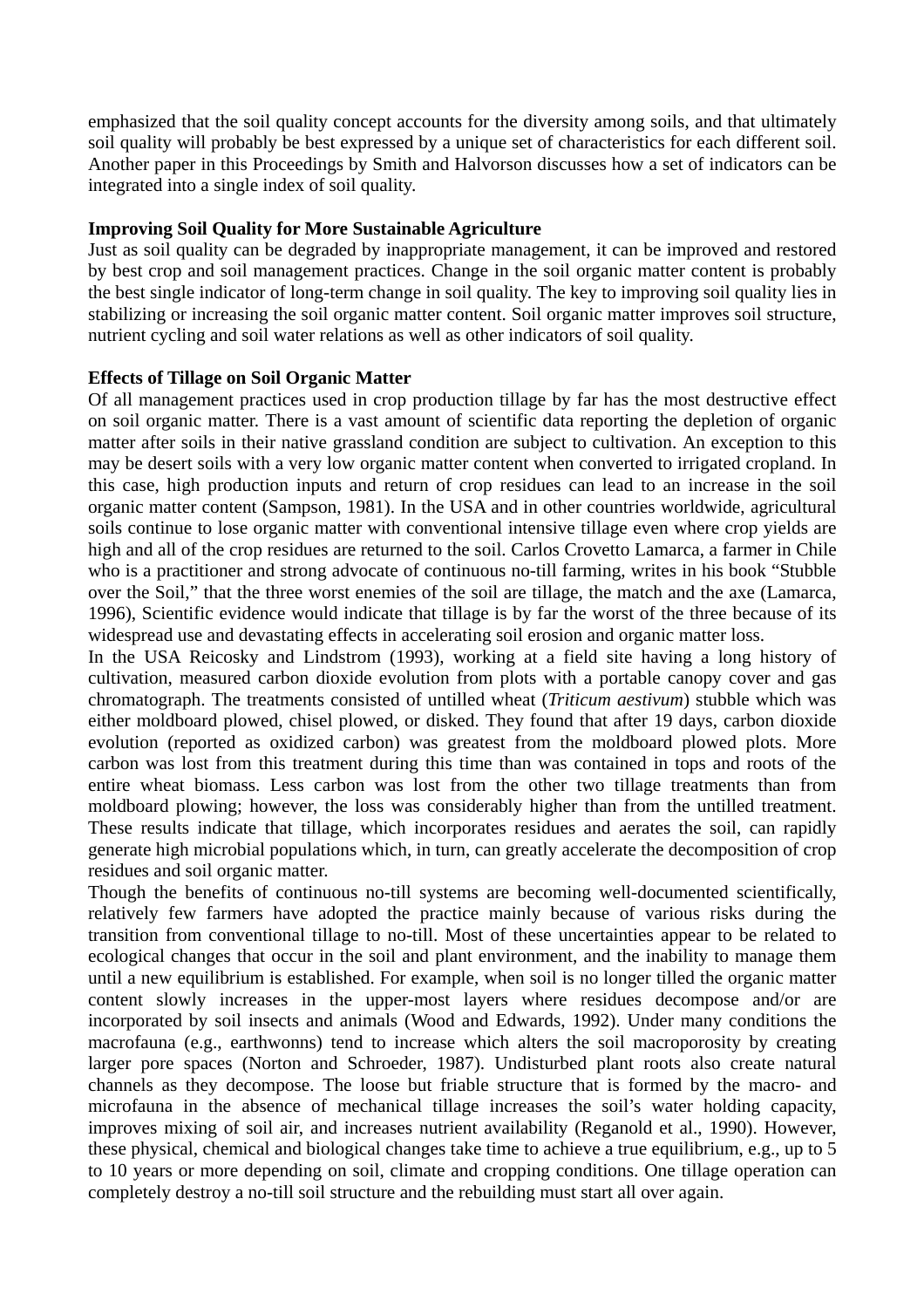In the early years of conversion to continuous no-till the various physical, chemical and biological changes that occur may not always be beneficial for growth of crop plants but may become favorable later on. For example, Ismail et al. (1994) showed that the yield of no-till corn (*Zea mays*) was about 90 percent of that from tilled corn during the first few years of transition to no-till, but increased to about 110 percent after 20 years. This yield increase is a typical experience of no-till farmers who have maintained a continuous no-till system, especially on soils that have been degraded by erosion or other degradative processes. Lamarca (1996) reported dramatic increases in crop yields with continuous no-till farming on soils that were once severely eroded. Grain yields in 1978-79 when he switched a corn-wheat rotation from conventional tillage to continuous no-till were 2.2 t/ha for wheat and 4.6 t/ha for corn. In the following years, he experienced a progressive increase in yields with no-till, reaching a maximum of 7.5 t/ha for wheat in 1991 and 13.7 t/ha for corn in 1994. On Mr. Lamarca's farm wheat is produced under rainfed conditions and corn with supplemental irrigation. He credits the yield increases largely to overall improved agronomic management (e.g., improved pest control, better crop varieties, and timeliness of farm operations) and to regenerated physical, chemical, and biological soil conditions promoted by continuous no-till.

Among the problems that farmers encounter during the transition to continuous no-till are excessive crop residues which interfere with sowing and which can also cause inhibitory effects (e.g., allelopathy) on plant growth. They may also experience increased weeds and diseases, and may require new, costly equipment for sowing, and fertilizing, and additional expenses for controlling crop pests. The change-over may also require farmers to gain new knowledge and skills to be successful in this different way of farming.

## **Overcoming Problems During the Transition to No-Till and Maintaining Soil Quality**

Most successful no-till farmers indicate that crop rotations which include a diversity of crops are essential for reducing risks to economic production, especially during the transition years. Many farmers use soil building crops sequenced in the rotation, including cover crops and green manures, which are controlled either with chemicals or naturally by weather (e.g., killed by frost, or drought during a dry season). Cover crops are not only a source of organic matter for return to the soil but also can reduce the leaching loss of nutrients where this is a problem. The additional carbon source and retention of nutrients by cover crops can increase soil microbial activity and induce soil aggregation at the surface where it is important for increasing infiltration and reducing soil crusting. For maximum benefits with the use of these crops it is important to keep the residues on the surface and avoid tillage that would incorporate them into the soil.

Starting the no-till conversion with the proper cropping sequence is important for minimizing production risks. However, the scientific principles for this first step are neither well-established nor often understood. For example, in the USA Pacific Northwest, no-till has helped to overcome the problems of rotating bluegrass (*Poa pratensis*) seed fields back into grain crops. This is best achieved when the grass is killed in the spring and the first crop is spring wheat or field pea (*Pisum sativum*) direct-drilled into the dead sod (Elliott and Papendick, 1983). Later, farmer experience showed that lentil (*Lens culinaris*) is also an excellent first crop. Winter wheat does poorly as the first crop because of heavy grass weed growth in the late summer or early fall before sowing, and toxicity to seedlings from decomposition of the sod during cool weather.

#### **The Potential Role of EM in Improving Soil Quality for More Sustainable Agriculture**

It would appear that EM and nature farmiing technologies may have considerable potential for helping farmers make the transition from conventional tillage to continuous no-till. For example nature farming has a wealth of experience with crop rotations and the use of cover and green manure crops and legumes for a range of cropping systems. Cropping management could be especially useful for controlling and breaking pest cycles during the transition years and as the farming system equilibrates. Where excessive surface residues are a problem EM may have the